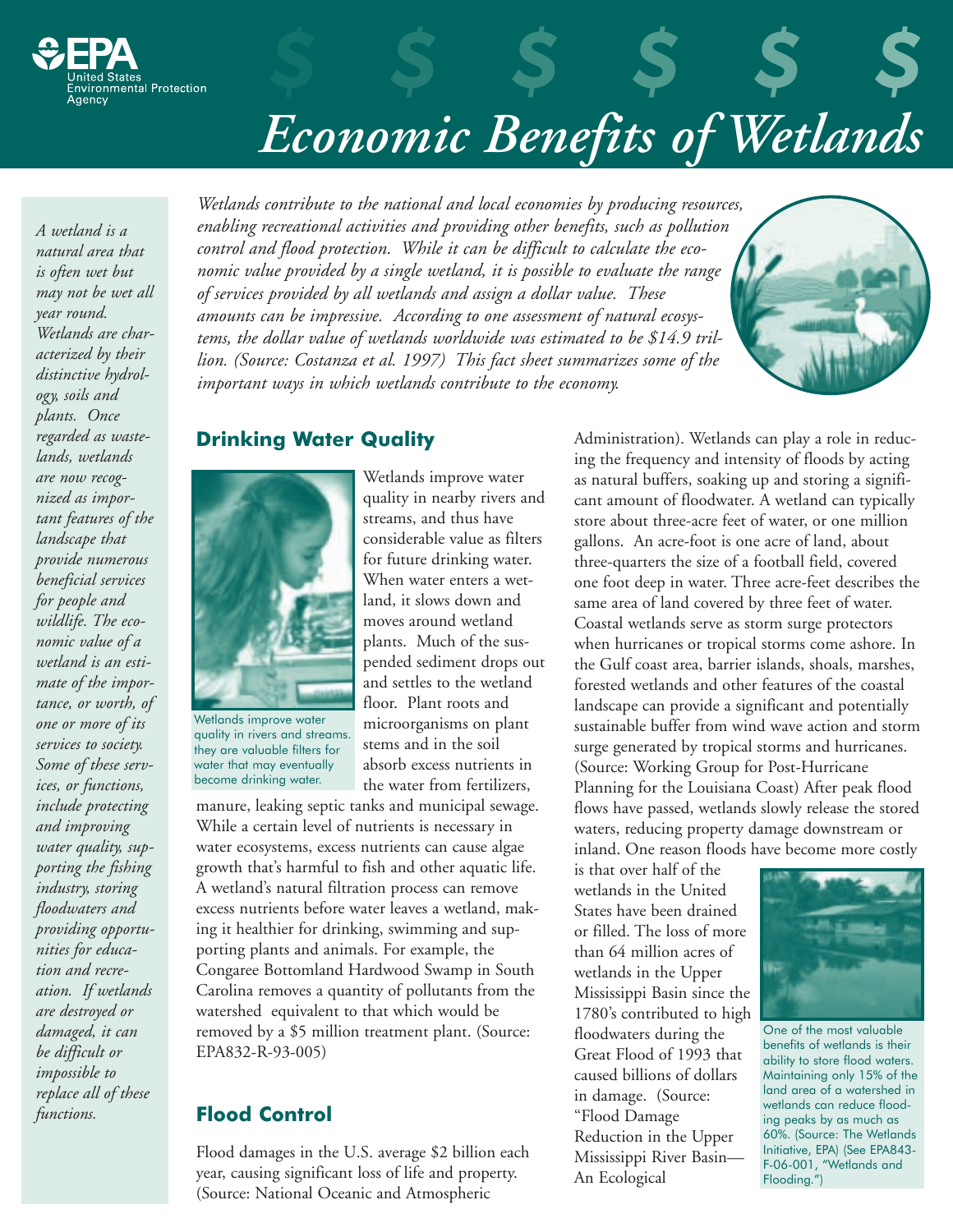

## Valuation of **Wetlands**

Although wetlands provide important services to society, these services are typically not sold nor do they have market value. Wetland benefits can be estimated by several standard market and non-market valuation techniques. The three most common are cost-benefit analysis, costeffectiveness analysis and benefits valuation for compensation for environmental damages. The techniques can be applied whether the change in the environment is an improvement or degradation. (Source: "Economic Valuation of Environmental Benefits")

Alternative", 2004) The damage sustained by the Gulf Coast during Hurricane Katrina could have been less severe if more wetlands along the coast and Mississippi delta had been in place.

## **Cleaning the Water**

Because natural wetlands are so effective at removing pollutants from water that flows through them, engineers and scientists construct systems that replicate some of the functions of natural wetlands.



Natural wetlands are effective at cleaning the water passing through them. Wetland plants and soils absorb much of the excess nutrients in the water. Wetlands perform this function so well that similar systems are being constructed to treat wastewater.

These constructed treatment wetlands use natural processes involving wetland vegetation, soils and their associated microbial life to improve water quality. They are often less expensive to build than traditional wastewater and stormwater treatment options, have low operating and maintenance expenses and can handle fluctuating water levels. For example, in 1990 city managers in

Phoenix, Arizona, needed to improve the performance of a wastewater treatment plant to meet new state water quality standards. After learning that upgrading the plant might cost as much as \$635 million, the managers started to look for a more cost-effective way to provide final treatment to the plant's wastewater discharge into the Salt River. A preliminary study suggested that a constructed wetland system would sufficiently clean the discharge water while supporting high-quality wetland habitat for birds, including endangered species, and protecting downstream residents from flooding. All these benefits would be achieved at a lower cost than retrofitting the existing treatment plant. As a result, the 12-acre Tres Rios Demonstration Project began in 1993 with assistance from the Corps of Engineers, the Bureau of Reclamation and EPA's Environmental Technology Initiative and now receives about two million gallons of wastewater per day. This project is still flourishing, serving as a home for thousands of birds and other wildlife. (Source: City of Phoenix) There are hundreds of wastewater treatment wetlands operating in the United States today. (Source: EPA832-R-93-005)

## **Fisheries**

The Nation's wetlands are vital to fish health and

thus to the Nation's multibillion dollar fishing industry. Wetlands provide an essential link in the life cycle of 75 percent of the fish and shellfish commercially harvested in the U.S., and up to 90 percent of the recreational fish catch. Wetlands provide a consistent food supply, shelter and nursery grounds for both marine and freshwater species. Landings of crab, shrimp and salmon were valued at



Wetlands are essential to our multi-billion dollar National commercial fishing industry. Wetlands have an important place in the life cycle of 75 percent of the fish and shellfish commercially landed in U.S. waters.

\$1,167 billion in 2004. These species are dependent on wetlands for at least part of their life cycles. In 2004 the dockside value of fin fish and shellfish landed in the United States was \$3.7 billion and was the basis for the \$7.2 billion fishery processing business. U.S. consumers spent an estimated \$54.4 billion for fishery products in 2000. (Source: U. S. Fish and Wildlife Service (USFWS), National Oceanic and Atmospheric Administration (NOAA), National Marine Fisheries Service (NMFS))

#### **Recreation**

Wetlands are often inviting places for popular recreational activities including hiking, fishing, bird watching, photography and hunting. More than 82 million Americans took part in these activities in 2001, spending more than \$108 billion on these pursuits. (Source: USFWS, Ducks Unlimited). For example, over 34 million people went fishing in 2001, spending an average of \$1,046 and 16 days



Wetlands are pleasant places for recreational activities like fishing. They may provide a place of natural beauty and solitude that can be enjoyed by persons of all ages who may seldom be exposed to nature.

each on the water. Anglers spent \$14.7 billion in 2001 for fishing trips, \$17 billion on equipment and \$4 billion for licenses, stamps, tags, land leasing and ownership, membership dues, contributions and magazines. The overall economic impact of recreational fishing is estimated at \$116 billion (American Sportfishing Association), and wetlands play a crucial role in the life cycle of up to 90 per-

cent of the fish caught recreationally. In 2001, approximately 3 million people hunted migratory birds, and 6.5 million small mammals that are often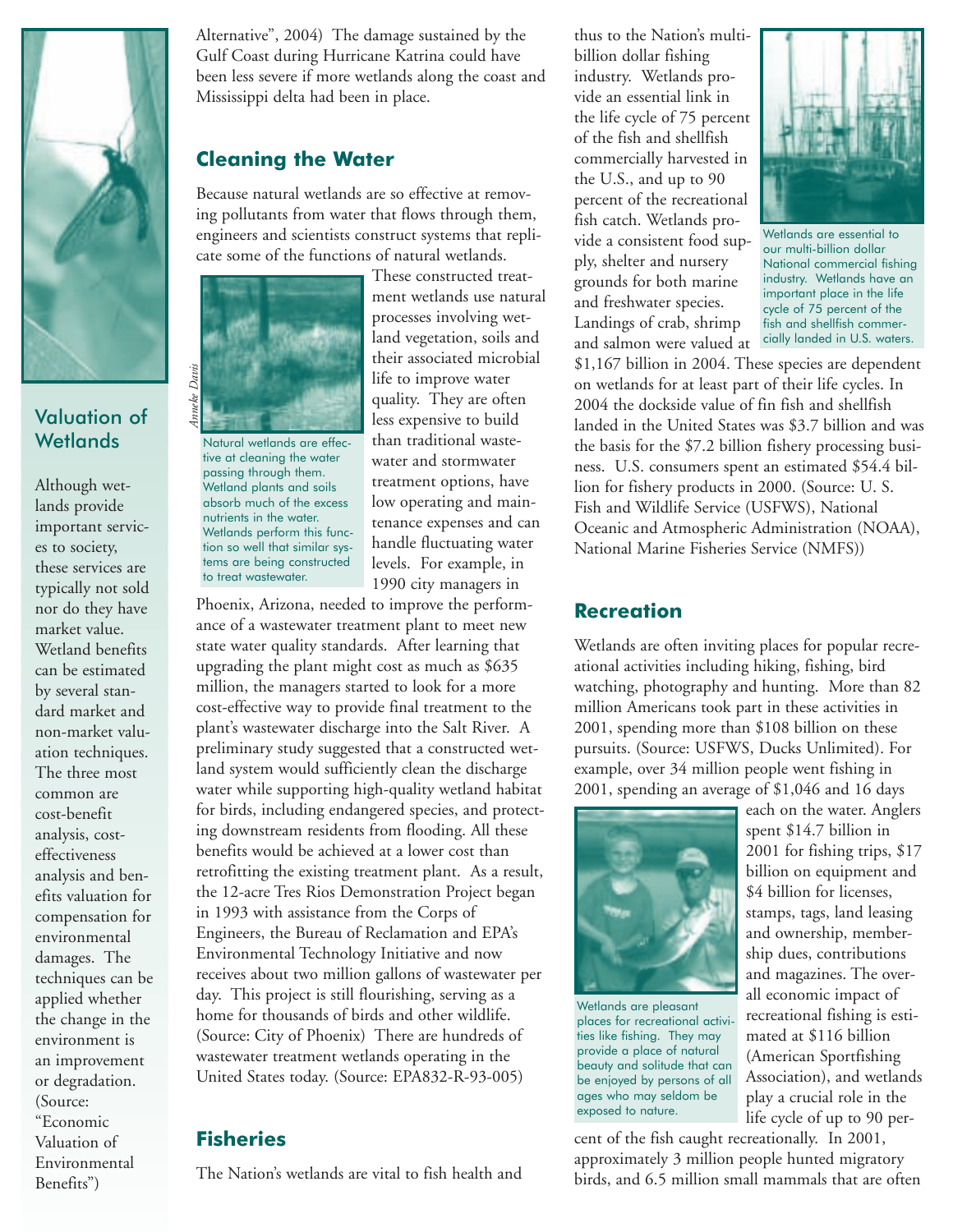found in wetlands. They spent more than \$2.2 billion, including \$111million paid by migratory bird and large game hunters to lease hunting areas and blinds, often located on private property with wetlands. (Source: U. S. Fish and Wildlife Service) Each year nearly \$200 million in hunters' federal excise taxes are distributed to state agencies to support wildlife management programs, the purchase of lands open to hunters and hunter education and safety classes. Proceeds from the federal Duck Stamp, a required purchase of migratory water fowl hunters, have purchased more than five million acres of habitat for the refuge system. (Source: Ducks Unlimited) Just watching the wildlife, many of which depend on wetlands, has become a popular pastime. More than 66 million people 16 years old and older--31% of all Americans-- fed, photographed and observed wildlife in 2001 and spent \$40 billion on their activities. (Source: U. S. Fish and Wildlife Service)

#### **Wildlife Habitat**



Many species of wildlife rely on wetlands for their very existence. Wetlands provide mammals, plants, amphibians, reptiles, birds and fish with food, habitat, breeding grounds and shelter. While the diversity of wetland wildlife contributes to many businesses, they are also inherently wonderful to observe.

Diverse species of mammals, plants, insects, amphibians, reptiles, birds and fish rely on wetlands for food, habitat or shelter. Wetlands are some of the most biologically productive natural ecosystems in the world, comparable to tropical rain forests or coral reefs in the number and variety of species they support. Although wetlands make up only about 5 percent of the land area of the lower 48 states, more than onethird of threatened and endangered species live only in wetlands. An additional 20% of the country's threatened and endangered species use or inhabit wetlands at some time in their life. Some species must have a wetland in

order to reproduce. Migrating waterfowl rely on wetlands for resting, eating and breeding areas, leading to increased populations. As noted, the appeal of wetlands and the diversity of plant and animal life they attract contribute to or support many businesses. (Source: U.S. Fish and Wildlife Service)

## **Other Commercial Benefits**

Many industries, in addition to the fishing industry, derive benefits or produce products dependent on wetlands. Part of this economic value lies in the variety of commercial products they provide, such as food and energy sources. Rice can be grown in a wetland during part of the year, and the same area can serve as a wildlife habitat for the rest of the year. Some wetland plant species, such as wild rice and various reeds, can be harvested for or used to produce specialty foods, medicines, cosmetics and decorative items. In many coastal and river delta wetlands, haying of wetland vegetation is important to livestock producers. In Europe, reed-growing for building materials is undergoing a

revival in some countries as people realize the full potential of reeds as a roofing material. Aesthetically pleasing, thatched roofs are superior insulators to conventional tile roofs, and they have a life span of 25-40 years. (Source: Ramsar) Fur-bearing animals, such as mink, muskrat and beaver, use wetlands during some part of their life cycle. Income can be derived from trapping these furbearers, either by direct sale of their pelts or by leasing wetlands for the fur harvest. The nation's harvest of muskrat pelts alone was worth \$124 million in 2004. (Source: U.S. Fish and Wildlife Service) Wetlands also provide employment opportunities, including such positions as surveyor or park ranger. The production of raw materials from wetlands provides jobs to those employed in the commercial fishing, specialty food and cosmetic industries. These are billion dollar industries that depend in part on wetlands to flourish.

In addition to the many ways wetlands provide economic benefits, they offer numerous less tangible benefits as well. These include providing aesthetic value to residential communities, reducing streambank erosion and providing educational opportunities as an ideal "outdoor classroom." By nearly any measure used, it pays to save wetlands.



#### Did You Know?

- Although wetlands cover only about 5 percent of the land surface in the lower 48 states, they are home to 31 percent of plant species. (U.S. Fish and Wildlife Service)
- In 2002 Louisiana commercial fish landings exceeded 1 billion pounds with a dockside value of \$343 million – approximately 30% of the total catch by weight in the lower 49 states. (Source: America's Wetland)
- Rivaling the likes of tropical rainforests and coral reefs, wetlands are among the most fertile, productive ecosystems in the world. (Source: Ramsar)
- Two thirds of all fish consumed worldwide are dependent on coastal wetlands at some stage in their life cycle. (Source: Ramsar)
- Annual fish and seafood production in swamps and marshes worldwide has been estimated at an average of nine tons per square kilometer, 259 hectares or 640 acres. (Source: Ramsar)
- As many as one-half of all North American bird species nest or feed in wetlands.
- Five to seven million migratory waterfowl, including the endangered whooping crane, use wetlands, i.e. prairie potholes, as resting and feeding areas and as an abundant food source. (Source: U.S. Fish and Wildlife Service)